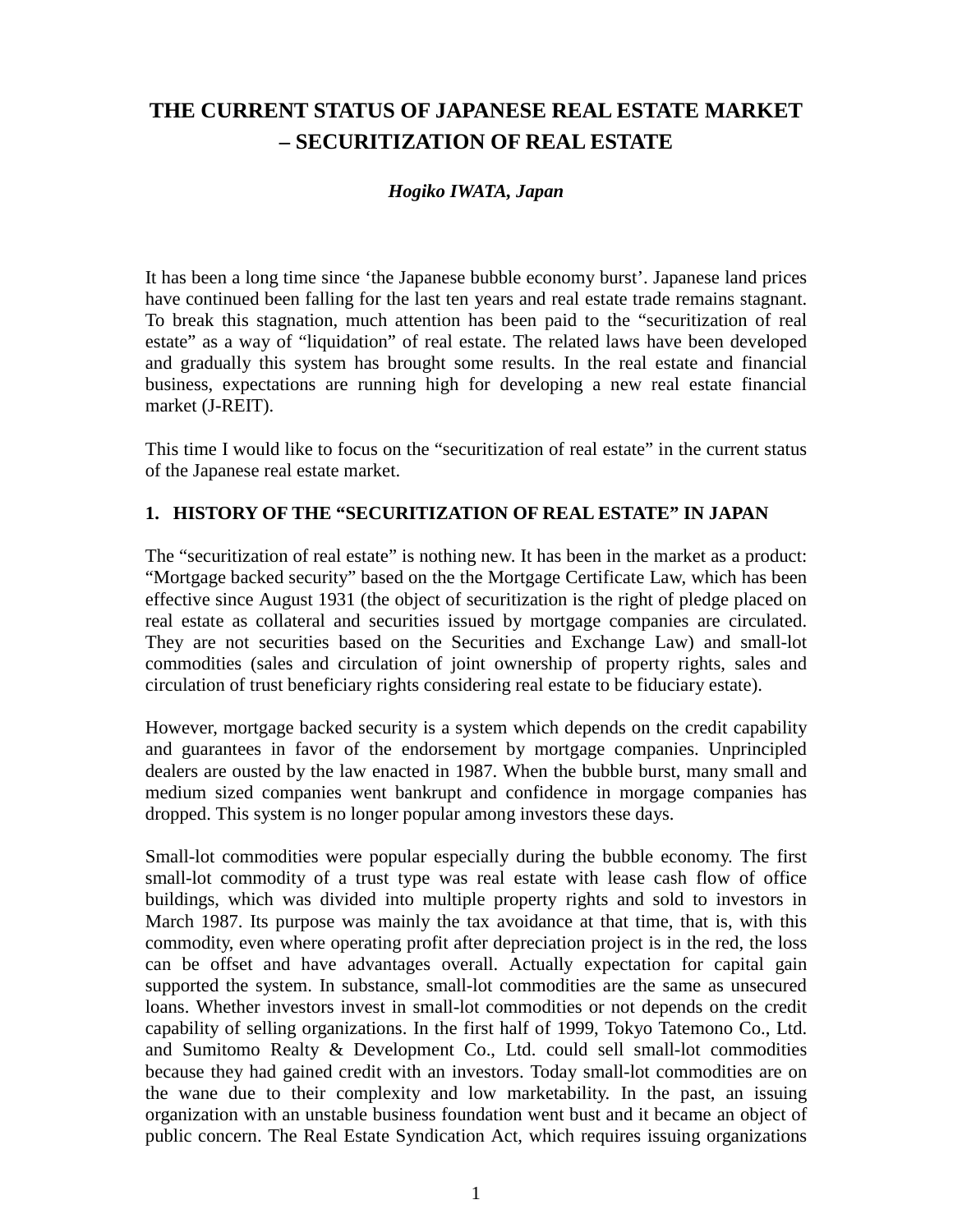with a license, was established to protect investors in 1995.

Subscription Value of Real Estate Joint Investment Products (Domestic Products) and Trend of Accumulated Value (Calendar Year) After the enforcement of Real Estate Syndication Act



The securitization of real estate stems from the needs of both corporations and investors in the circumstances that real estate prices cannot be expected to soar after the bubble burst. Traditionally Japanese corporations have raised funds from financial institutions such as banks, backing their credit capability by the latent profits of their real estate. However, since their credit capability has been falling along with the drop in land values, each company has to seek new routes for fund procurement. On the other hand, investors have been searching new routes for investment due to low interest rates for a long time and declining stock prices. Then both needs match here and the securitization of real estate has been promoted rapidly. The SPC Law established in September 1998, which was originally reviewed as a part of the financial system revolution, was a trigger. Backed by the law called the SPC Law, the scheme of securitization and liquidation of real estate was realized by establishing a special purpose company (SPC) whose business is limited only to issuing securities backed by the specified real estate owned by the real estate owners (originators) and issuing corporate bonds and stocks by that SPC. The performances of SPC based on this SPC Law are shown in Exhibit 1.

### **2. SECURITIZATION OF REAL ESTATE THROUGH SPC**

**The fundamental structure of the securitization of real estate by SPC** is the structure to raise funds directly from investors by issuing securities such as corporate bonds and stocks backed by cash flow (income of rent and capital gains etc.) which is generated by the assets which are transferred to SPC from an originator in order to separate from other assets. SPCs exist only for issuing securities and are dissolved by disposal of the real estate.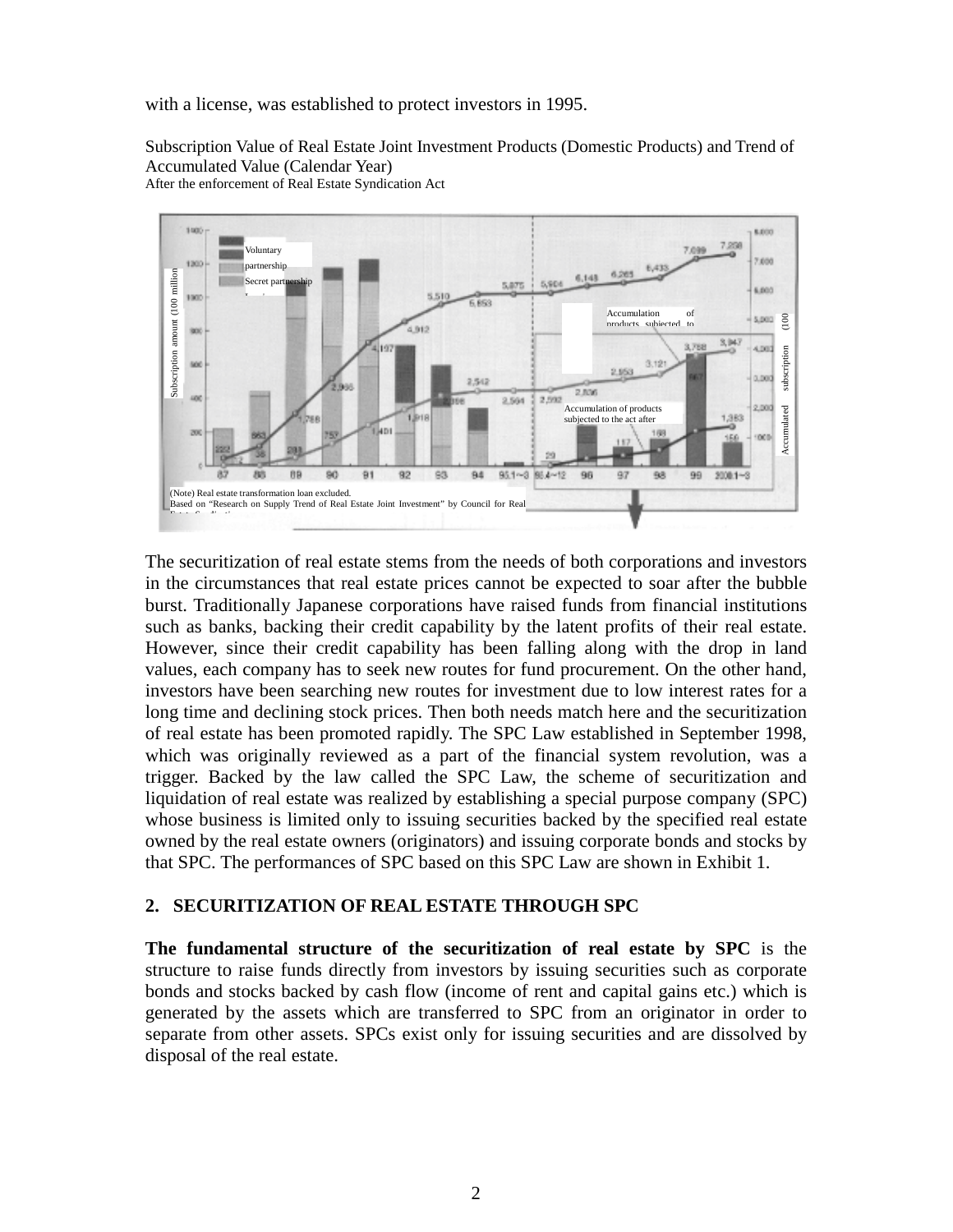The basic scheme is as follows:



### **Basic Scheme of the Securitization of Real Estate**

# **The significance of securitization by SPC**

The significance of securitization by SPC contains as following:

- 1. Negotiable securities defined in Securities and Exchange Law can be issued relatively easily at low cost.
- 2. Both credit type specified corporate bonds (Debt) and stock type preferred fund certificates (Equity) can be issued and various risk return commodities can be created.
- 3. Double taxation of corperate tax to SPCs' profits before distribution and income tax to investors can be avoided and the cost will be reduced.
- 4. SPC can be protected from originators' bankrupcy and corporate risk can be eliminated.
- 5. Off-balance sheet with originators can be approved and the balance sheet of originators can be improved.

Since the SPC Law defines the protection for investors and disclosure rule, it becomes easier for general investors to enter the real estate investment market. Real estate investment used to be exclusive and complicated. Since securitization increases transparency of investment and investment funds can be collected from both inside and outside Japan, the real estate trade is expected to be vitalized in the long run.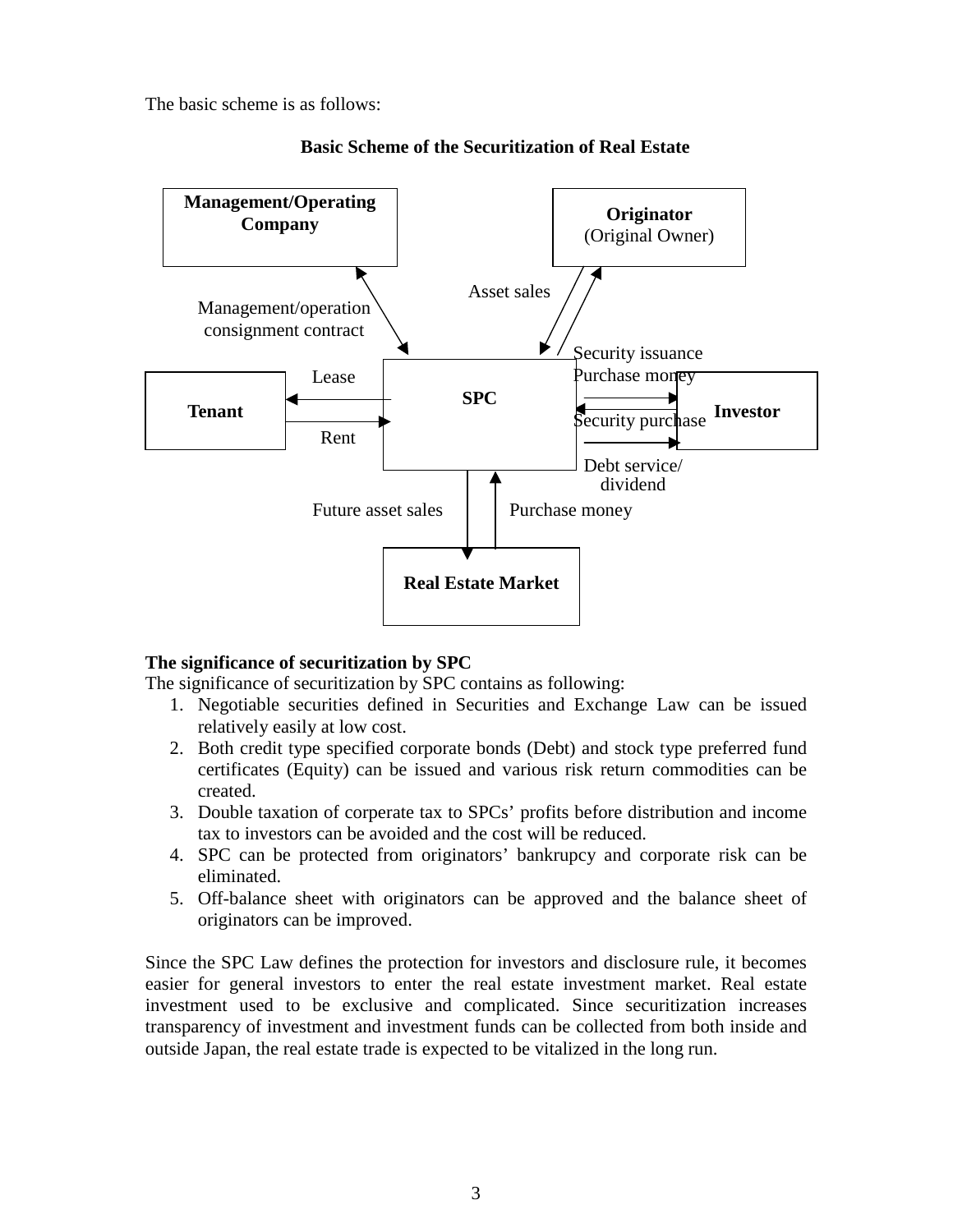Here are merits of originators and investors.

<Originators' Merits>

- 1. Financial restructure Net worth ration, ROA, and ROE can be improved by total assets suppression.
- 2. New financing method of Originators

Fund procurement has become difficult for corporations with substantial real estate due to their low credit capability. (indirect financing--- credit crunch, and direct financing---request for exceed interest on issuing corporate bonds, rating review by rating agencies etc.) Real estate exempted from corporations themselves has its own credit capability and can establish new financing method.

3. Early fund collection Even a single piece of real estate can obtain various sales routes by issuing securities, which leads to the achievement of early fund collection.

<Investors' Merits>

1. Expansion of opportunities for real estate investment and various choices for investment

Various risk-return commodities, that is, a wide-range of choices is created.

- 2. Sophisticated real estate investment
	- Easy investment risk control by diversification investment
	- Since backing assets of SPC are specified and SPC business is limited, investing in SPC is relatively safe and its yield is high on the whole.
	- Reasonable investment judgment by disclosure
	- Reduced real estate trade cost
	- Leverage effects

# **Securities Structure**

Real estate securities can be broadly divided into two categories: Debt type securities such as corporate bonds and equity type securities which are fund certificate type. Debt type securities utilize cash flow generated by real estate as the reversion source of revenue and they define its term, interest, and redemption amount. In debt type securities, a senior and subordinate structure is often created. On the other hand, equity type securities are the participation right to profits after interest payment, redemption, and repayment of debt. Therefore, for debt investors, equity part means credit enhancement and also high risk and high return because equity part condenses risks. (There are leverage effects.)

# **Structure of senior and Subordinate Securitization**

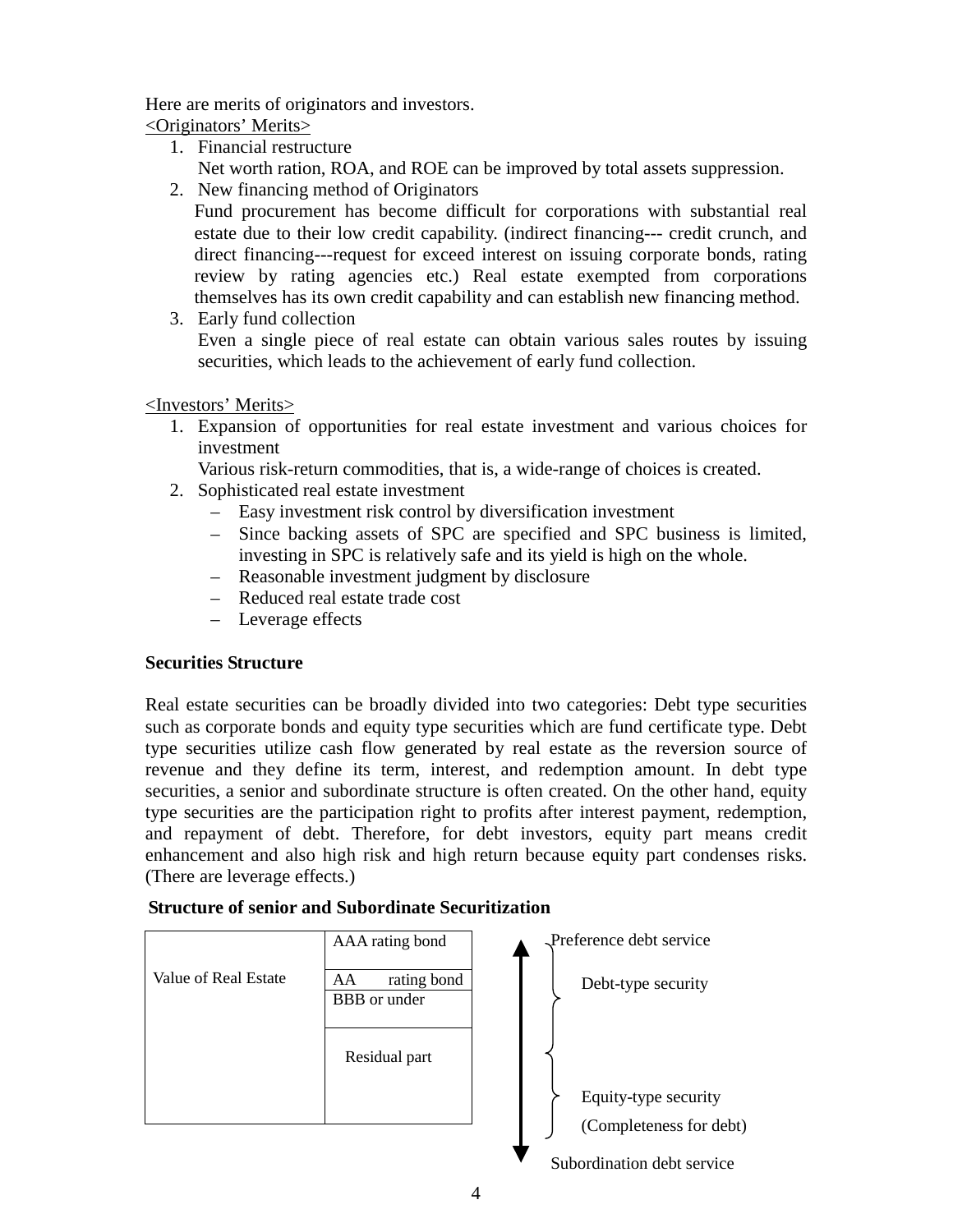### **Independent specialized organization in securitization structure**

Real estate includes different risks from other financial assets: geology and soil risks, regional economy risks for rise and fall of the region, physical deterioration of buildings and facilities, and obsolescence due to deepening economic and social needs. Therefore, long-term cash flow of real estate depends in a large measure upon the initial condition of the property related to the business project (such as conditions of site, construction and maintenance conditions, use application) and management and administrative skills. That is the reason, why securitization needs specialized organizations for due diligence, project management of real estate development, assets management, property management etc. There are business opportunities for real estate corporations and investigating corporations here.

### **Due diligence**

In order to disclose expected earnings and risks of the related real estate to investors, the purpose of due diligence is to measure and evaluate the total value as correctly as possible. In securitization, arrangers instead of investors acquire objective evaluation statement from independent specialized organizations. Specific due diligence elements are as follows:

| <b>Confirmation Items</b>        | Confirmation Method/Confirmation<br>Document                                                                                                          | <b>Note</b>                             |  |
|----------------------------------|-------------------------------------------------------------------------------------------------------------------------------------------------------|-----------------------------------------|--|
| <b>Propriety Rights</b>          | -Attested Copy of Real Estate<br>-Real Estate Sales Contract (At the time<br>of purchase by originator)                                               |                                         |  |
| Other Propriety Rights           | -Related documents/contract etc.                                                                                                                      |                                         |  |
| Settlement & Violation of Border | Conditions of future dispute & effect of<br>-Note of confirmation on neighboring<br>re-construction<br>horder<br>-Anything transgressing the border   |                                         |  |
| Leasing                          | -All Leasing Contracts<br>-Memorandum in relation to leasing<br>contract<br>-Special contract upon renewal<br>-Condition of possession by third party |                                         |  |
| Legality (Land & Building)       | -Building Assessment Report &<br>Explanatory document on important<br>items                                                                           | Building due diligence by consultant    |  |
| <b>Environmental Issues</b>      | -Environment Assessment<br>Report/Explanatory document on<br>important items                                                                          | Environment due diligence by consultant |  |
| Disputes                         | -Possibility of present/future dispute<br>among tenants and related firms and the<br>details                                                          |                                         |  |
| Fire Insurance                   | -Insurance Agreement/Insurance<br><b>Securities</b>                                                                                                   |                                         |  |
| <b>Tax Conditions</b>            | -Copy of tax payment on fixed assets                                                                                                                  |                                         |  |

#### 1. Legal Due Diligence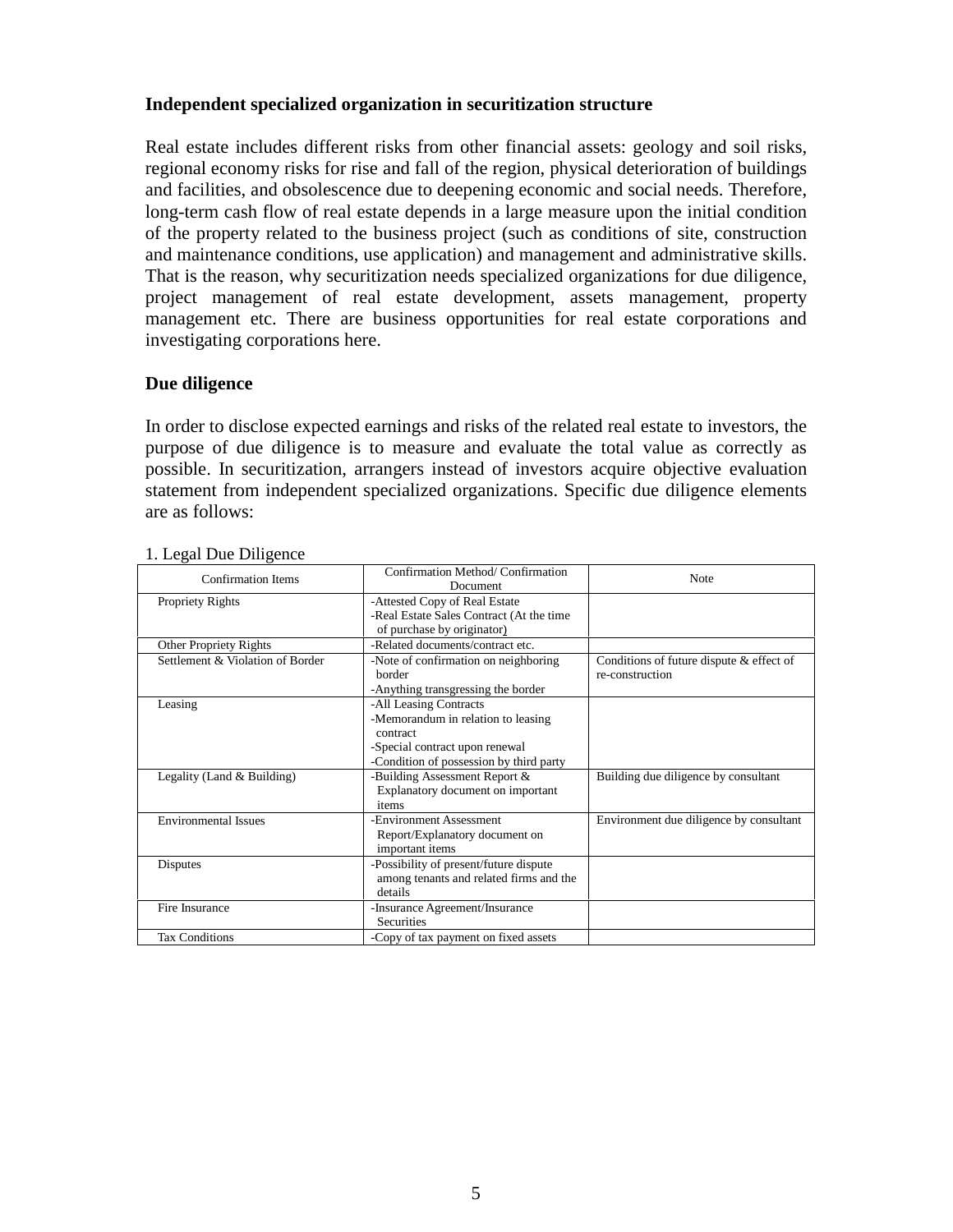#### 2. Building/Environment Due Diligence

|                                                           | Confirmation Method/Confirmation<br>Document                                                          | <b>Note</b>                                                                                                                                                          |  |
|-----------------------------------------------------------|-------------------------------------------------------------------------------------------------------|----------------------------------------------------------------------------------------------------------------------------------------------------------------------|--|
| Building site & General building<br>conditions            | -Full set of document on construction<br>confirmation application & illustration                      | Analysis on possible illegality & decline<br>in CF                                                                                                                   |  |
| Legality                                                  | -Inspection document<br>-Full set of completed illustration                                           |                                                                                                                                                                      |  |
|                                                           | -Fire equipment inspection document                                                                   |                                                                                                                                                                      |  |
| Estimate on short/long term repair cost                   | -Construction estimate upon completion<br>-Past record on repair cost (including<br>capital expenses) | Long term=12 years                                                                                                                                                   |  |
| Degree of danger during quakes/                           | -Structure account                                                                                    |                                                                                                                                                                      |  |
| Durability diagnosis/ Structural                          | -Pillar illustration                                                                                  |                                                                                                                                                                      |  |
| valuation                                                 | -Geological research report                                                                           |                                                                                                                                                                      |  |
| Presumption of maximum loss ratio<br>(PML)                |                                                                                                       |                                                                                                                                                                      |  |
| Anticipation on profit suspension<br>period due to quakes |                                                                                                       |                                                                                                                                                                      |  |
| Re-procurement price of building                          | Construction estimate upon completion                                                                 |                                                                                                                                                                      |  |
| Information on anything effecting the<br>environment      | -Completed illustration<br>-Examination                                                               |                                                                                                                                                                      |  |
| Presence of harmful matter                                | -Hearings from manager                                                                                | Asbestos/Lead/PCB/Randon gas/Ozone<br>layer distracting substance/Discharges<br>(water, air, waste) from<br>building/Possibility of soil & ground<br>water pollution |  |
| Characteristics of building                               | Regular inspection and report in relation                                                             | Indoor air condition, Water quality,                                                                                                                                 |  |
| environment                                               | to building management                                                                                | Cleanness, Purification control system,<br>Disaster preventive equipment                                                                                             |  |
| Conditions of neighborhood                                | Examination and hearings from manager                                                                 |                                                                                                                                                                      |  |
| Past records of land usage                                | -Hearings from manager and owner<br>-Residential area map of the past                                 |                                                                                                                                                                      |  |

#### 3. Accounting Due Diligence

| Cash flow | -Operating revenue over the past 5 fiscal  | Final enforcement by accounting due   |
|-----------|--------------------------------------------|---------------------------------------|
|           | vear                                       | diligence (under the agreement of the |
|           | -Rent rolls over the past 3 fiscal year    | arranger, originator and accountant)  |
|           | -Conditions of tenant deposits & rent      |                                       |
|           | payment                                    |                                       |
|           | -Vacancy ratio over the past 3 fiscal year |                                       |

# **The scheme in the case where real estate companies are involved in real estate management**

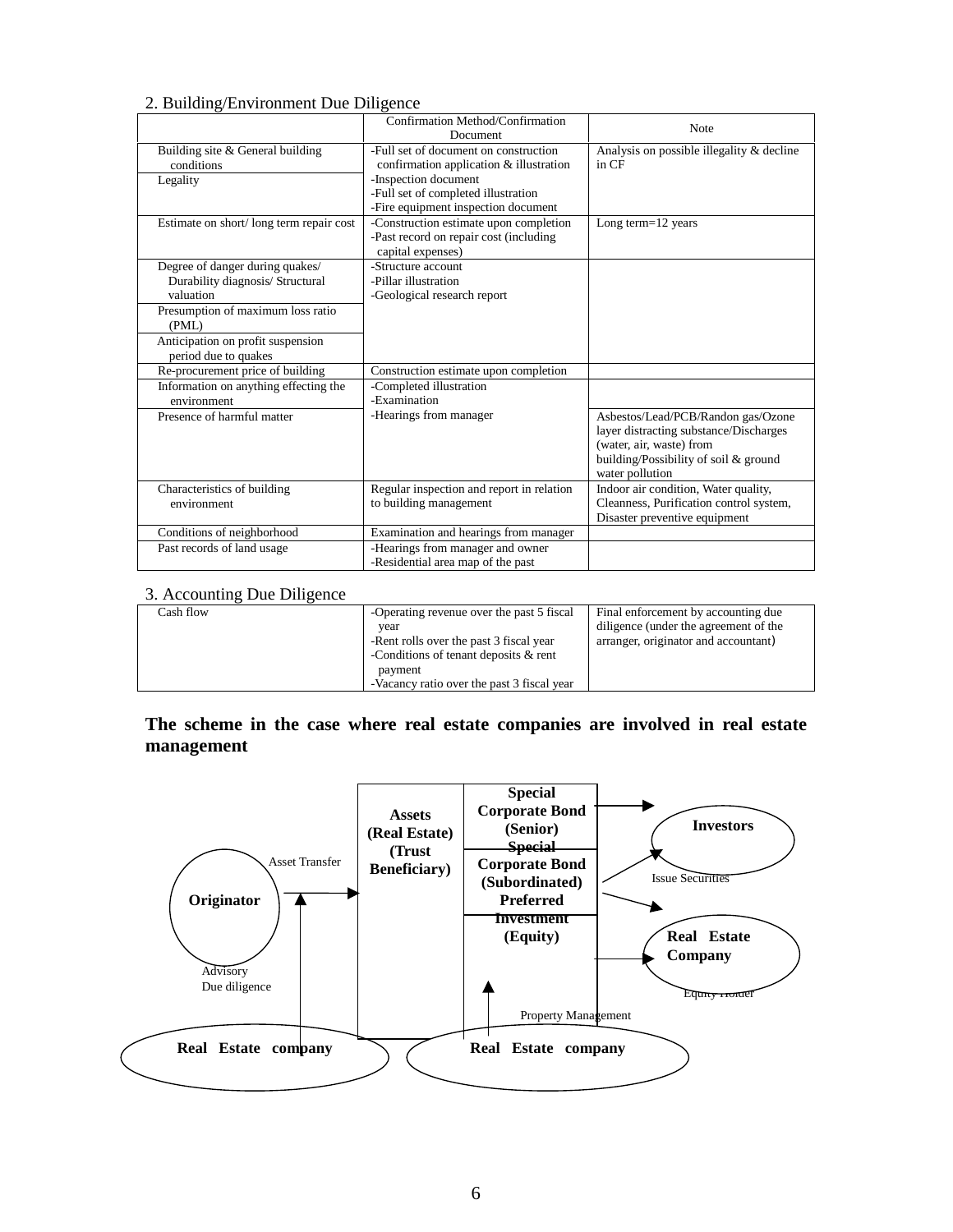### **Case study**

### <Property Overview>

Location: Someino Sakura City Chiba (development area: about 272 acres) Land area: about 4.32 acres

Premise area: total floor space = about 9.79 acres

Premise: retail power center of five-story building on ground (Stores: the first and second floors Parking lots: the third, fourth, and fifth floors)

### <Securitization features>

- Use of trust
- application of SPC Law
- Acquisition of corporate bond rating

<Structure Overview>

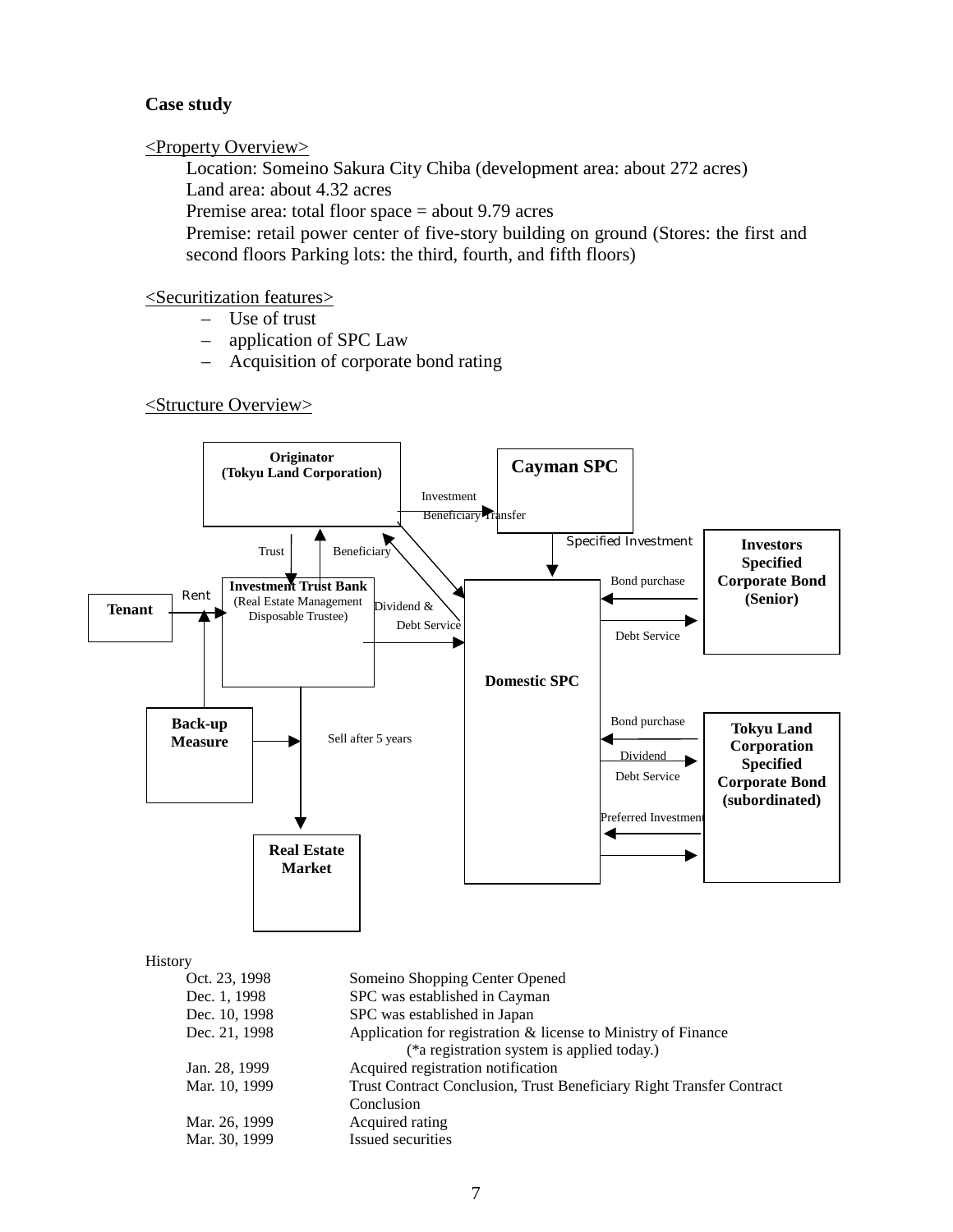| 199000 Decuments Overview |                           |           |              |                                |
|---------------------------|---------------------------|-----------|--------------|--------------------------------|
| Procurement               | issuing proportion $(\%)$ | Grade     | Rate         | <b>Procurement Route</b>       |
| (Debt type)               |                           |           |              |                                |
| Corporate Bond A          | About 13 %                | AAA       | 1.8%         | Institutional Investors        |
| Corporate Bond B          | About 16.5 %              | $AA-$     | 2.5%         | <b>Institutional Investors</b> |
| Corporate Bond C          | About 64%                 | Under BBB | from $4.6\%$ | <b>Institutional Investors</b> |
| (Equity type)             |                           |           |              |                                |
| Preferential Investment   | About 6 %                 |           |              | Company A 's Tenure            |
| Specified Investment      | About <sub>0.5</sub> %    |           |              | Cayman SPC's Tenure            |

Issued Securities Overview

Note today, usual issuing proportion Debt type: Equity type=70:30)

SPCs based on the SPC Law have many regulations and complicated procedures. Even after establishment of the SPC Law, the SPCs not depending on the SPC Law have often been utilized. In May 2000, the SPC Law was amended and the scheme has become easier to be utilized.

# **3. THE SCOPE OF REAL ESTATE SECURITIZATION**

Since the SPC Law came into force in September 1998, a lot of real estate securitization has been seen. Debt parts, once acquire rating, along with Asset Backed Securities (ABS) such as credit receivables, lease receivables, are considered to be profitable investments for institutional investors. In the short term, they have penetrated the market. However, as for equity parts, the needs of originators who do not want to release control of real estate and investors who are trying to obtain high-risk equities are quite limited. Therefore, originators often obtain equity parts. In May 2000, accounting principles on off-balance sheet became clear and the ceiling of ownership ratio was made. More equity parts will be expected to be on the market down the line.

According to asset backed of ABS issued in the first half of 2000 and in 1999, real estate-related assets account for very large portion. In 1994, 'the ban on ABS' was withdrawn and the amount issued has been rapidly increasing. However, the amount of ABS issued in Japan in the first half of this year (public offering) tumbled about 11% from a year earlier to 505.6 billion yen. This is the first time a decline has been seen since the ban was lifted, while the amount of commercial mortgage backed securities (CMBS) and ABS issued whose assets are backed by housing loans has increased steeply (from 16.9% to 52%). This was because of consecutive securitization of largescaled property in the distribution industry such as department stores and major supermarkets.

# **J-Reit**

Amendment of the Securities Invest Trust Law in May 2000 made investment trust on real estate possible in Japan. Securitization by SPC is a company-type and trust-type scheme which collect investment money issuing the ABS(to investors) by cash flow and assets value of specified real estate. Investments trust is an asset-management-type scheme which produces income through investing the funds collected from investors (by issuing negotiable securities etc.) on real estate and real estate financial products, and divides the income to investors. In the case of corporate type investment trusts, the securities issued by the investing corporation become liquid as the corporation goes public and retail investors dealing with high risk and high return equities are expected to appear.